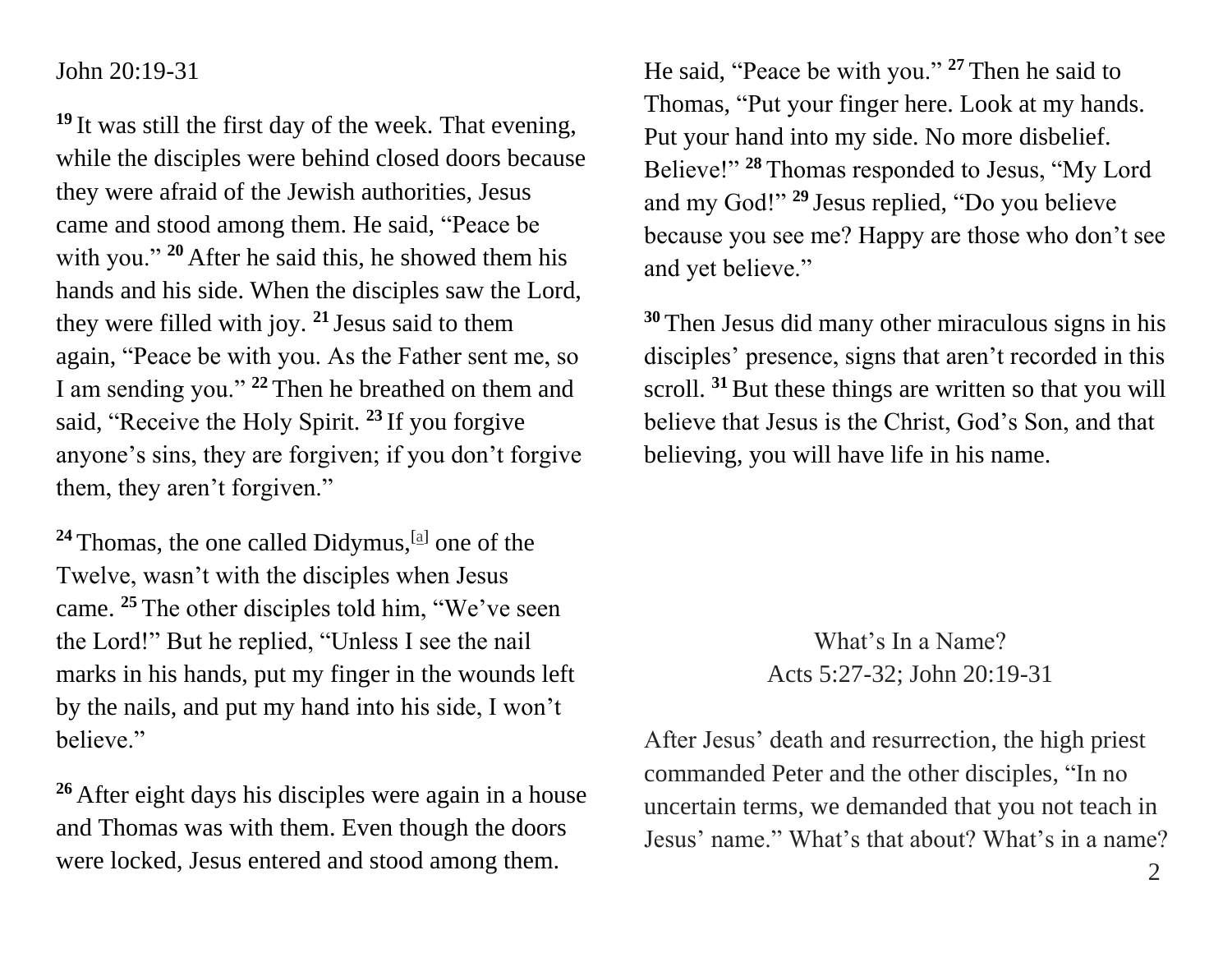My mother was baptized "Margaret Erma Richey". All three names were family names. She was the first of two daughters. Her parents really wanted a boy to name "Gaylord", another family name, whom they never got. At age 21, my mother officially changed her name to "Margaret Erma Gaylord Richey", keeping the Gaylord name alive. When she got married to my father, she took on his family name, so she was Margaret Erma Gaylord Richey Montgomery. Then when she applied for her first passport, she had to get her birth certificate which showed the name, Margaret Irene Richey- so, when ever someone asked me, "what is your mother's name?" I would say, "Margaret Irene Erma Gaylord Richey Montgomery, but I just call her Mom."

What's in a name? Names are important. Names help us made connections- help us get rooted. I am proud to present to you for the first time "The FPCBGO Not ready for Prime-Time Players" presenting, "Name Tags Save the Day!"

<SKIT> two members not remembering names of other members until they all have name tags!

Thanks- please, pick up and wear your name tag, and look at the name tags of those you meet. I have known some people who are embarrassed that they don't want to be caught looking at their name. That's what it's for! Look at it- handle it if you need to. Names help build relationships, build connections. Next week as we meet the PNC's candidate to be our next called and installed pastor, wear your name tag. Let him know your name.

In my church in Louisville, we had a wonderful, old, Dutch woman who would hobble up on her cane to any visitor or anyone she didn't know and say, "Hello, I don't know you and I don't think you know me. I'm Katy. What's your name?" What a great way to break the ice and greet someone. Then later, call them by name. What's in a name? It's the building of a relationship. It's a way of reaching a depth in the other person, connecting on a deeper level.

Judge Ketanji Brown Jackson's opening statement for her confirmation for the Supreme Court, began with these words: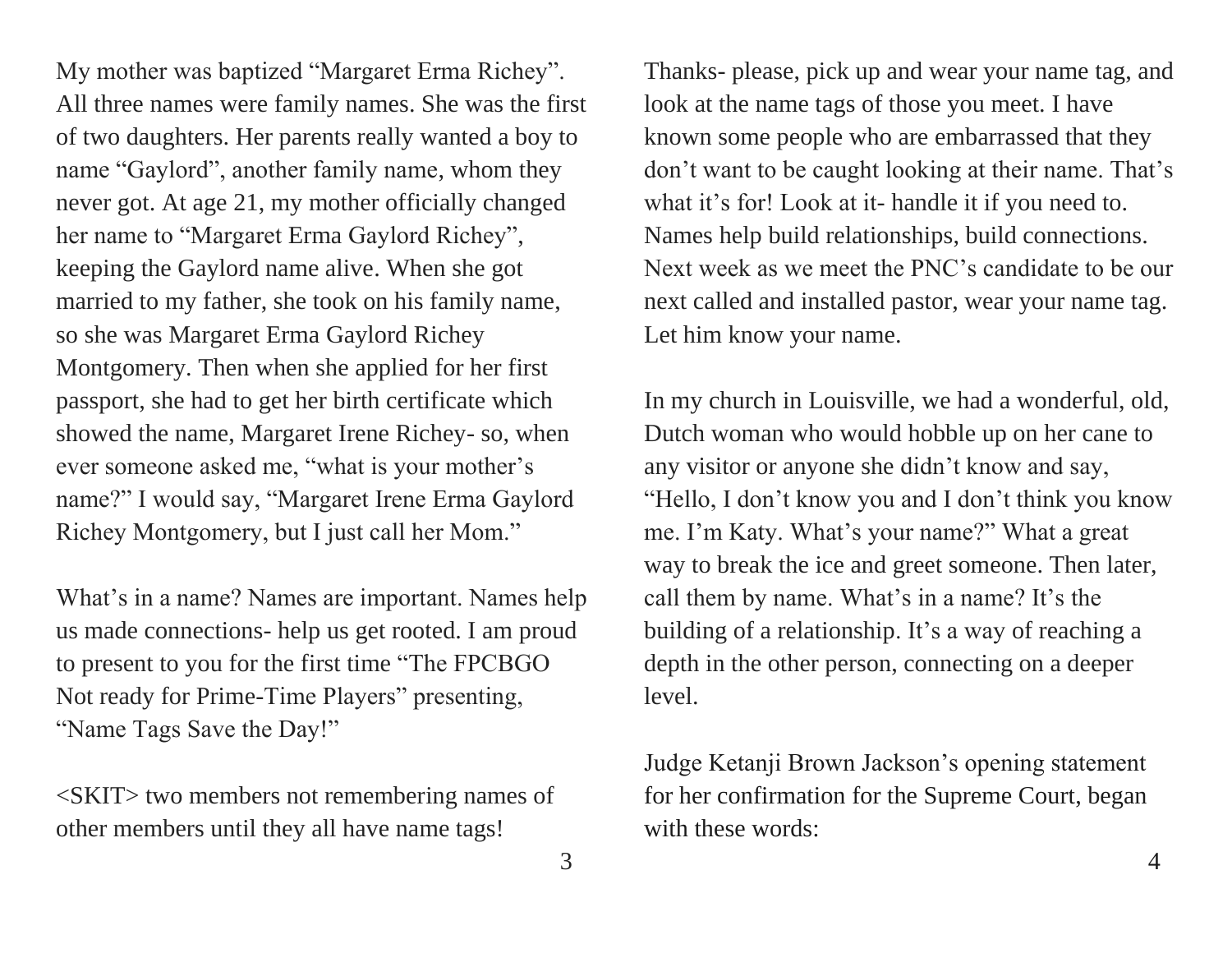*When I was born here in Washington, my parents were public school teachers, and to express both pride in their heritage and hope for the future, they gave me an African name; "Ketanji Onyika," which they were told means "lovely one."*

This woman sat before the Senate and named herself. Naming — especially self-naming — announces agency, authority, and identity. Those simple words, "they gave me an African name; 'Ketanji Onyika," which "means 'lovely one," were a way of saying to the senators, "I am Black and proud. I am neither your victim nor your prize. I am loved and lovely. I am fully human." So we asked, how do you want to be known? What name? What pronouns best tell others who you are?

Born Isabella Baumfree, do you know that name? one of the most famous women in American history would later say, of her self-naming: *"The Lord gave me 'Sojourner,' because I was to travel up an' down the land, showin' the people their sins an' bein' a sign unto them.* 

*Afterwards, I told the Lord I wanted another name 'cause everybody else had two names, and the Lord gave me 'Truth,' because I was to declare the truth to people."* Sojourner Truth: an unforgettable name. How do you want to be known?

Look at the texts- in Acts Peter and the others were teaching "in Jesus' name" which drove the authorities to throwing them in jail. There's power in the name of Jesus. Teaching in "Jesus' name" means recounting his love, his compassion, his way of living. Teaching in "Jesus' name" means looking beyond just the words as he taught with parable to deeper meaning. Teaching "in Jesus' name" means acknowledging him as Lord, Caesar is not Lord, Jesus is Lord.

And in John's Gospel, Thomas has a bum rap. We've given him the name "Doubting Thomas". That couldn't be further from the truth. Just look back in John 11:16 when Lazarus has recently died, the apostles don't want to go back to Judea for they know the authorities were scheming on how to kill Jesus. 6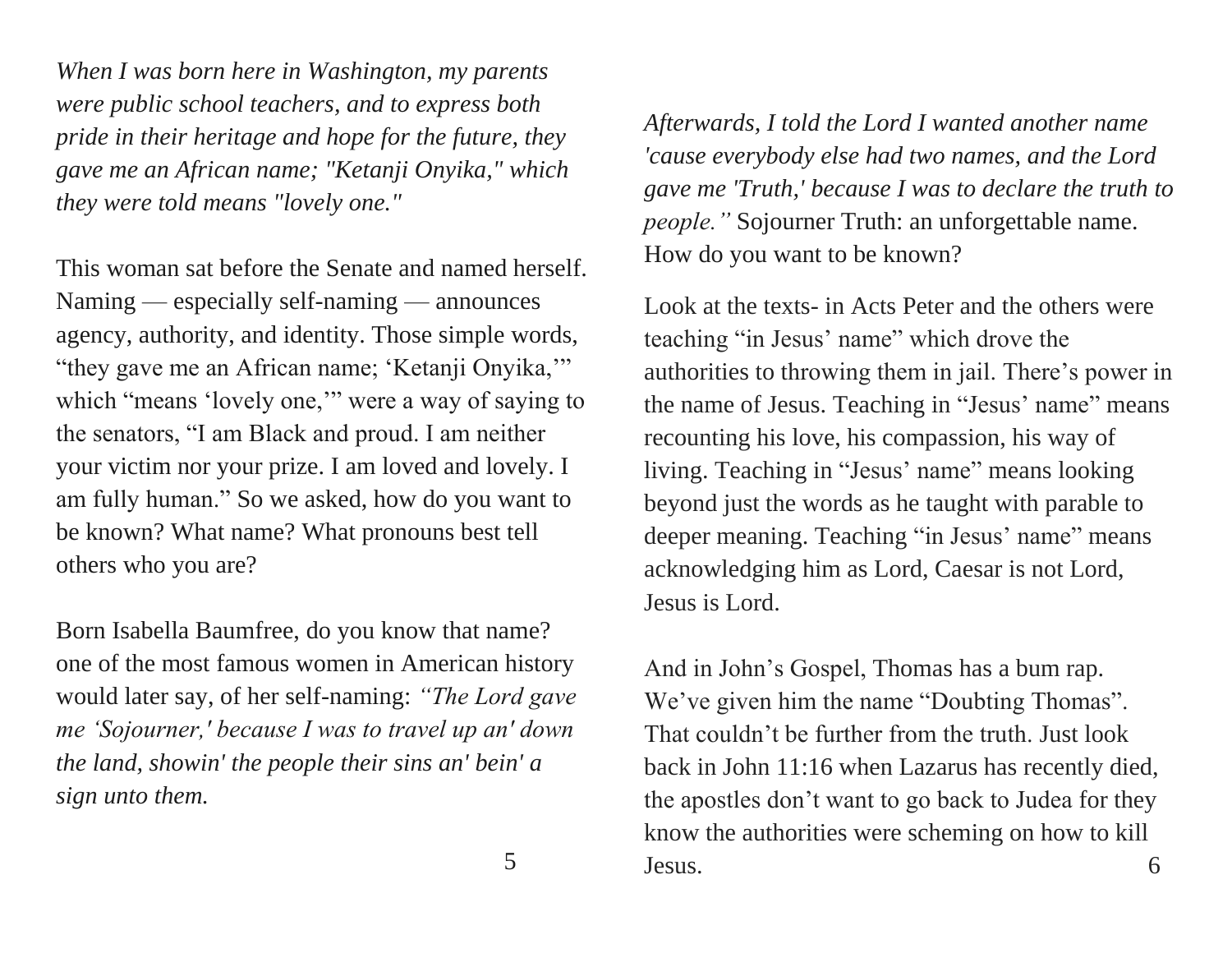It is Thomas who says, "Let us also go, so that we may die with him." What's in a name? Thomas has been given a bad name. He is "willing to die Thomas", or "bold Thomas" or "faithful Thomas".

He is inquisitive. He needs assurance. Who of us take everything on blind faith? Many times in the Gospels the disciples are "afraid to ask Jesus about it." But not Thomas. Thomas wants a real relationship, a deep relationship, from the heart- so in John 14, Jesus says he was going away to prepare a place for them. It is Thomas who speaks up- "I don't know the way". Without Thomas we would not have the familiar quote from Jesus, "I am the Way!" I am- that's another powerful lifegiving name of God.

Remember Moses? There was a moment when Moses had the nerve to ask God what God's name is. God was gracious enough to answer, and the name God gave is recorded as "I Am" (First person singular, to be) in the original Hebrew as Y-H-W-H. Over time we've arbitrarily added an "a" and an "e" in there to get YaHWeH, presumably because we have a preference for vowels. 7

But scholars and Rabi's have noted that the letters Y-H-W-H represent breathing sounds, or aspirated consonants. When pronounced without intervening vowels, it actually sounds like breathing. YH (inhale): WH (exhale). Try it- YH…WH… YH…WH. So a baby's first cry, her first breath, speaks the name of God. A deep sigh calls God's name – or a groan or gasp that is too heavy for mere words.

Even an atheist would speak God's name, unaware that their very breathe is giving constant acknowledgment to God. Likewise, a person leaves this earth with their last breath, when God's name is no longer filling their lungs. When I can't utter anything else, is my cry calling out God's name? What's in a name? What's in God's name?

Peter is thrown in prison for teaching in Jesus' name. Jesus wasn't starting a new religion, or even criticizing an old one. He was teaching a spiritual practice: the practice of radical kindness and trust in God. That's all. That's it. That's Jesus' teaching and ministry in a nutshell. Sounds nice and benign, huh?